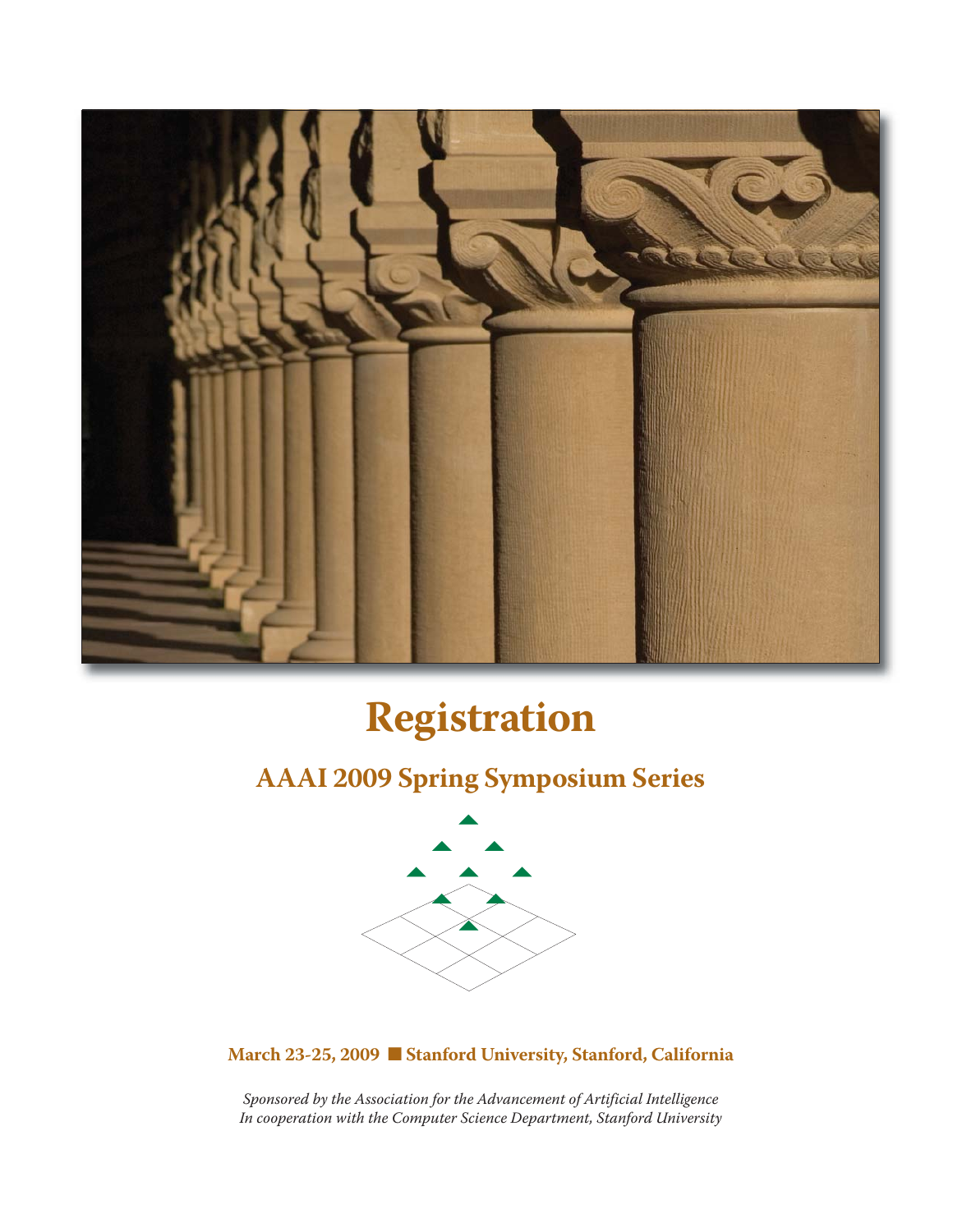#### **Registration Deadlines**

- o February 4: Sheraton Hotel reservation cut-off date
- $\Box$  February 6: Invited participants
- o February 22, 2009: Creekside Inn / Stanford Terrace Inn / Cardinal Hotel reservation cut-off
- o February 27: Final (open)
- $\Box$  March 6: Refund requests in writing

The Association for the Advancement of Artificial Intelligence, in cooperation with Stanford University's Department of Computer Science, presents the 2009 Spring Symposium Series, to be held Monday through Wednesday, March 23–25, 2009 at Stanford University. The titles of the eight symposia are:

- Agents that Learn from Human Teachers
- Benchmarking of Qualitative Spatial and Temporal Reasoning Systems
- Experimental Design for Real-World Systems
- Human Behavior Modeling
- Intelligent Event Processing
- Intelligent Narrative Technologies II
- Learning by Reading and Learning to Read
- Social Semantic Web: Where Web 2.0 Meets Web 3.0
- Technosocial Predictive Analytics

Each symposium will have limited attendance. Participants will be expected to attend a single symposium throughout the symposium series. In addition to participants selected by the program committee of the symposia, a limited number of other interested parties will be allowed to register in each symposium on a firstcome, first-served basis. To register, please fill out the registration form, and send it along with payment to:

2009 Spring Symposium Series AAAI, 445 Burgess Drive Menlo Park, CA 94025 Telephone: 1-650-328-3123 Fax: 1-650-321-4457\* E-mail: sss09@aaai.org\*

#### **Tentative Program Schedule**

*(Subject to change)*

Monday, March 23 9:00 AM – 5:30 PM: Symposia sessions 6:00 PM – 7:00 PM: Reception

- Tuesday, March 24 9:00 AM – 5:30 PM: Symposia sessions 6:00 PM – 7:00 PM: Plenary session
- Wednesday, March 25 9:00 AM – 12:30 PM: Symposia sessions

Registration will be held at Stanford University on the lower level of the Cummings Art Building in the foyer of Annenberg Auditorium.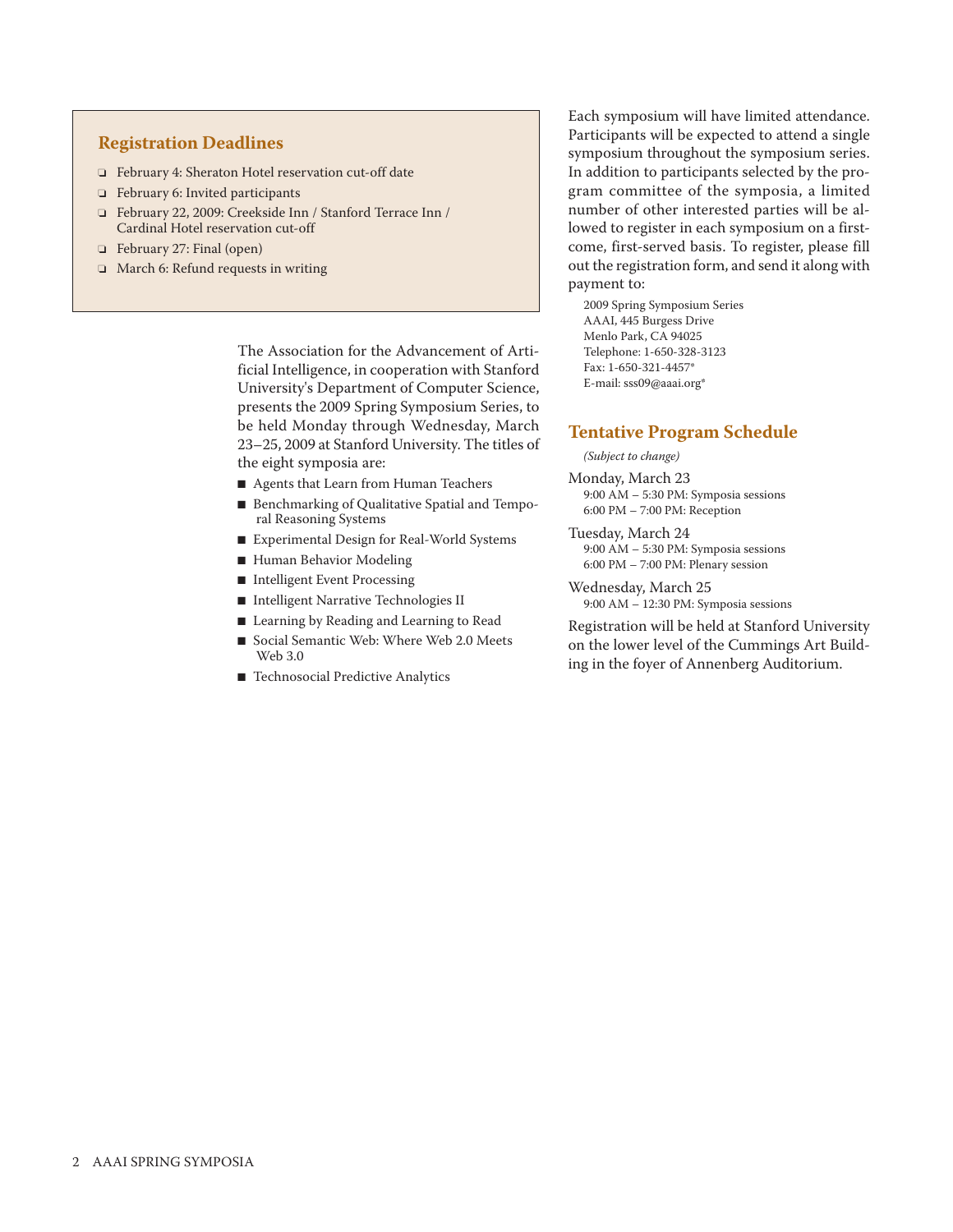The Agents that Learn from Human Teachers Spring Symposium will bring together a multidisciplinary group of researchers to discuss how we can enable agents to learn from realtime interaction with an everyday human partner, exploring the ways in which machine learning can take advantage of elements of humanlike social learning.

The goal of this meeting is to foster a collaborative dialog and bring multiple perspectives to bear on this challenge. We have an exciting agenda planned, with participation from researchers across machine learning, humancomputer interaction, human-robot interaction, intelligent user interfaces, developmental psychology, and cognitive science.

We believe that learning will be a key component to the successful application of intelligent agents in everyday human environments (physical and virtual). It will be impossible to give agents all of the knowledge and skills a priori that they will need to serve useful longterm roles in our dynamic world. The ability for everyday users, not experts, to adapt their behavior easily will be key to their success. Machine learning techniques have had much success over the years when applied to agents, but machine learning techniques have not yet been specifically designed for learning from nonexpert users and current techniques are generally not suited for it out of the box.

The program will cover a variety of topics spanning the disciplines mentioned above. For example:

- 1. How do everyday people approach the task of teaching autonomous agents?
- 2. What mechanisms of human social learning will machine learning agents need?
- 3. Are there machine learning algorithms that are more/less amenable to learning with non-expert human teachers?
- 4. What are proper evaluation metrics for social machine learning systems?
- 5. What is the state of the art in human teachable systems?
- 6. What are the grand challenges in building agents that learn from humans?

Our schedule will include several presentations of ongoing work in the realm of robots and software agents that learn from human interaction, including demonstrations of agents learning from human teachers. Additionally, we will hold a joint session with the Experimental Design for Real-World Systems symposium in which we will brainstorm experimental design and performance metrics for social learning agents.

#### **Organizing Committee**

Andrea L. Thomaz, chair (Georgia Institute of Technology), Cynthia Breazeal (MIT Media Lab), Sonia Chernova (CMU), Dan Grollman (Brown University), Charles Isbell (Georgia Institute of Technology), Olufisayo Omojokun (Georgia Institute of Technology), Satinder Singh (University of Michigan)

#### **For More Information**

For more information about the symposium see the supplementary symposium web site:

(www.cc.gatech.edu/AAAI-SS09-LFH/).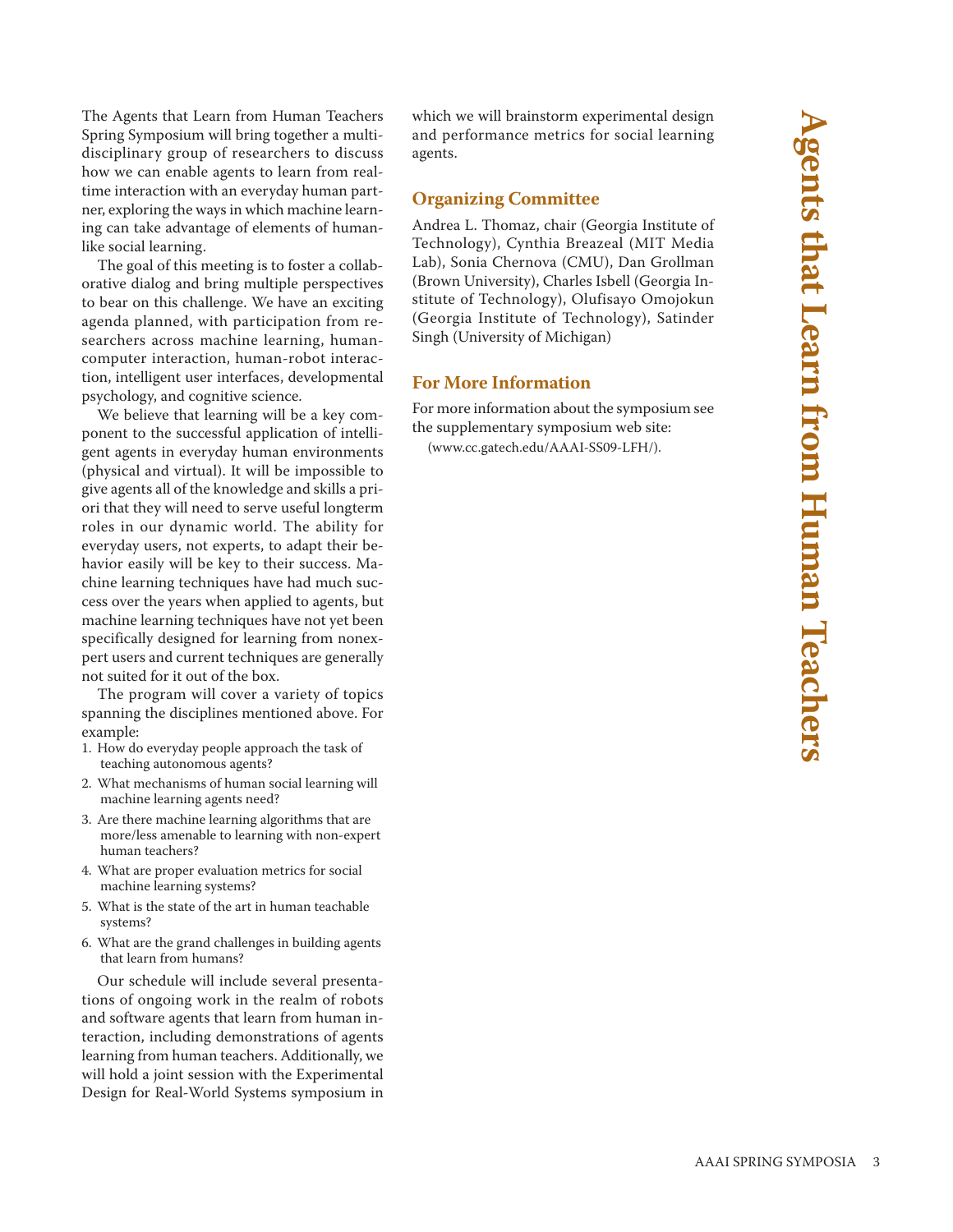Over the past 25 years the domain of qualitative spatial and temporal reasoning has evolved to an established subfield of AI. Qualitative reasoning aims at the development of formalisms that are close to conceptual schematas used by humans for reasoning about their physical environment, in particular, about temporal and spatial information. Application fields of qualitative reasoning include human-machine interaction, high-level agent control, geographic information systems, spatial planning, ontological reasoning, and cognitive modeling.

To foster real-world applications, representation and reasoning methods used in qualitative reasoning need to be tested against evaluation criteria adapted from other AI fields and cognitive science. The aim of the symposium is to boost the development of well-founded and widely accepted evaluation standards and practical benchmark problems. This includes the measures to compare different qualitative formalisms in terms of cognitive adequacy, expressiveness, and computational efficiency; the development of a domain and problem specification language for benchmarking purposes; the identification of significant benchmark domains and problem instances based on natural use cases, as well as the creation of a problem repository; and the measures to evaluate the performance of implemented reasoning systems. The symposium will foster the benchmarking idea in the qualitative reasoning domain, contribute to identify a graded set of challenges for future research, and push the development of qualitative reasoning methods and systems towards application-relevant problems.

#### **Symposium Format**

The symposium program will include invited talks, paper presentations, working groups, and a tool demonstration session. Working group sessions will cover topics such as standards for calculus and problem instance specifications, qualitative reasoners, application-driven benchmark cases, and measures for the cognitive adequacy of qualitative formalisms. The symposium schedule will allow for extensive discussion time and group interaction.

Symposium participants are invited to present their current work on benchmarking of qualitative spatial and temporal reasoning systems, significant use cases for qualitative reasoning, and more general midterm and longterm challenges in the field.

#### **Organizing Committee**

Bernhard Nebel (University of Freiburg, Germany), Anthony G. Cohn (University of Leeds, UK), Jean-Francois Condotta (Université d'Artois, France), Max J. Egenhofer (University of Maine, USA), Ulrich Furbach (University of Koblenz-Landau, Germany), Jochen Renz (Australian National University, Australia), Peter van Beek (University of Waterloo, Canada), Stefan Woelfl (University of Freiburg, Germany), Diedrich Wolter (University of Bremen, Germany)

#### **For More Information**

For more information about the symposium contact Bernhard Nebel (aaai09bench-qsr@informatik.uni-freiburg.de) or see the supplementary symposium web site.

(qsr.informatik.uni-freiburg.de/aaai09-bench).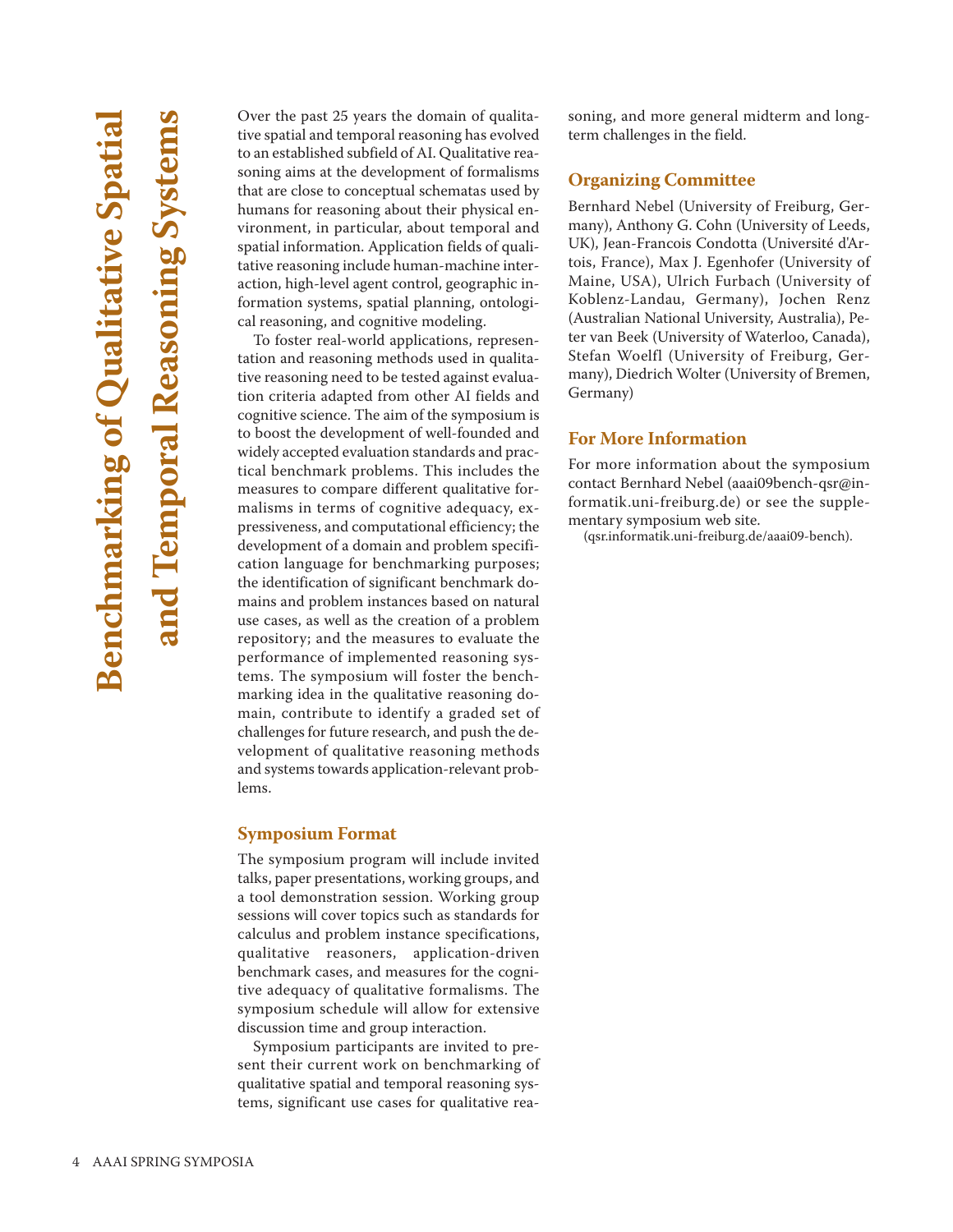As more artificial intelligence (AI) research is fielded in real-world applications, the evaluation of systems designed for human-machine interaction becomes critical. AI research often intersects with other areas of study, including human-robot interaction, human-computer interaction, assistive technology, and ethics. Designing experiments to test hypotheses at the intersections of multiple research fields can be incredibly challenging. Many commonalities and differences already exist in experimental design for real-world systems. For example, the fields of human-robot interaction and humancomputer interaction are two fields that have both joint and discrete goals. They look to evaluate very different aspects of design, interface, and interaction. In some instances, these two fields can share aspects of experimental design, while, in others, the experimental design must be fundamentally different.

We will provide a forum for researchers from many disciplines to discuss experiment design and the evaluation of real-world systems. We invite researchers from all applicable fields of human-machine interaction. We also invite researchers from allied fields, such as psychology, anthropology, design, human-computer interaction, human-robot interaction, rehabilitation and clinical care, assistive technology, and other related disciplines.

This symposium will focus on a wide variety of topics that address the challenges of experiment design for real-world systems including successes and failures in system evaluations, uses of quantitative and qualitative data, design of system evaluations, type and size of the participant pool, uses of laboratory experiments, field trials, Wizard of Oz studies, and observational studies, and other related topics.

We will have a mix of guest speakers, paper presentations, and break-out groups. We will tour Cliff Nass's Communication between Human and Interactive Media (CHIMe) lab. We will also have a joint session with the Agents that Learn from Human Teachers symposium to discuss performance metrics for agents that learn from humans (social learning).

#### **Organizing Committee**

David Feil-Seifer (USC), Heidy Maldonado (Stanford University), Bilge Mutlu (CMU), Leila Takayama (Stanford University), Katherine Tsui (University of Massachusetts Lowell)

#### **Program Committee**

Jenny Burke (USF), Kerstin Dautenhahn (Hertfordshire), Gert Jan Gelderbloom (VILANS), Maja Mataric (USC), Aaron Steinfeld (CMU), Holly Yanco (University of Massachusetts Lowell)

#### **For More Information**

For more information about the symposium see the supplementary symposium web site (robotics.usc.edu/~dfseifer/aaai-expdesign).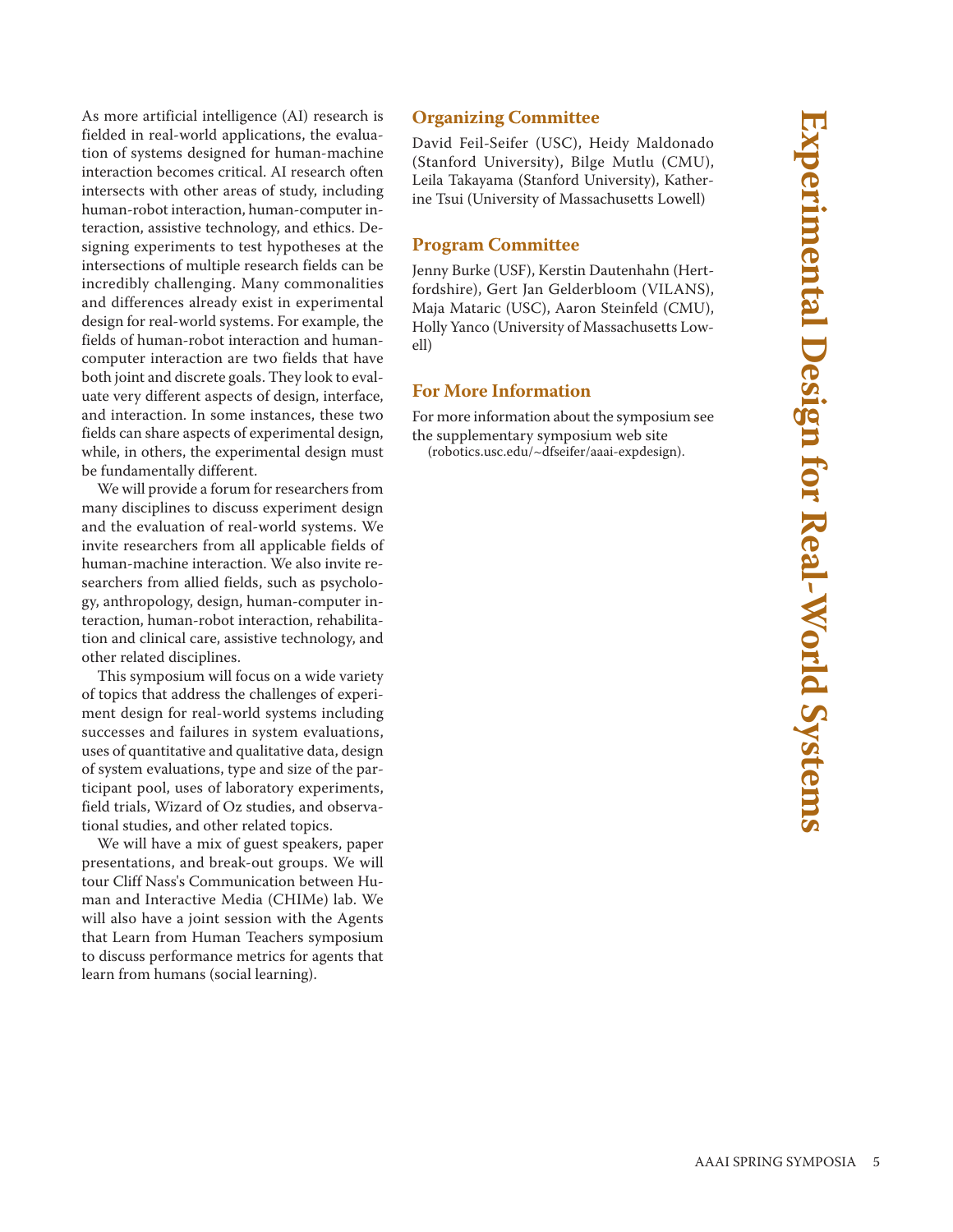The Human Behavior Modeling symposium will explore methods for creating models of individual and group behavior from data. Models include generative and discriminative statistical models, relational models, and social network models. Data includes low-level sensor data (GPS, RFID, accelerometers, physiological measures, and so on), video, speech, and text. Behaviors are high-level descriptions of purposeful or meaningful activity, including activities of daily living (for example, preparing a meal), interaction between small sets of individuals (for example, having a conversation), and mass behavior of groups (such as the flow of traffic in a city).

While behavior modeling is part of many research communities, such as intelligent user interfaces, machine vision, smart homes for aging in place, discourse understanding, social network analysis, and others, this symposium will be distinguished by its emphasis on exploring general representations and reasoning methods that can apply across many different domains. Questions the participants in the symposium will discuss include the following:

- *Representation:* Is it important to make all levels of the model interpretable?
- *Generalization:* What are some effective strategies for generalization?
- *Domain knowledge:* How can commonsense prior knowledge be combined with sensor data?
- *Evaluation:* How do we evaluate models in real world scenarios, especially when ground truth data is sparse or unavailable?

#### **Format**

The symposium agenda will include 16 oral and poster presentations that collectively span the range of human behavior modeling — from individuals to groups to societies — using a variety of different computational techniques and data sources. In addition, we will have a moderated panel and open discussions to encourage brainstorming, and to specifically identify grand challenge problems that could serve as a focal point for research efforts and innovation, and would provide a context in which to compare different methodologies and tools.

#### **Organizing Committee**

Henry Kautz (University of Rochester), Tanzeem Choudhury (Dartmouth College), Ashish Kapoor (Microsoft Research)

#### **Program Committee**

Samy Bengio (Google), Hung Bui (SRI), Dieter Fox (University of Washington), Eric Horvitz (Microsoft Research), Rana El Kaliouby (MIT), Jiebo Luo (Kodak Research Laboratories), Chris Pal (University of Rochester), Alex (Sandy) Pentland (MIT), Daniel Gatica-Perez (IDIAP), Matthai Philipose (Intel Research), Nicu Sebe (University of Amsterdam).

#### **For More Information**

For more information about the symposium see the supplementary symposium web site (www.cs.dartmouth.edu/~tanzeem/hbm\_ss09).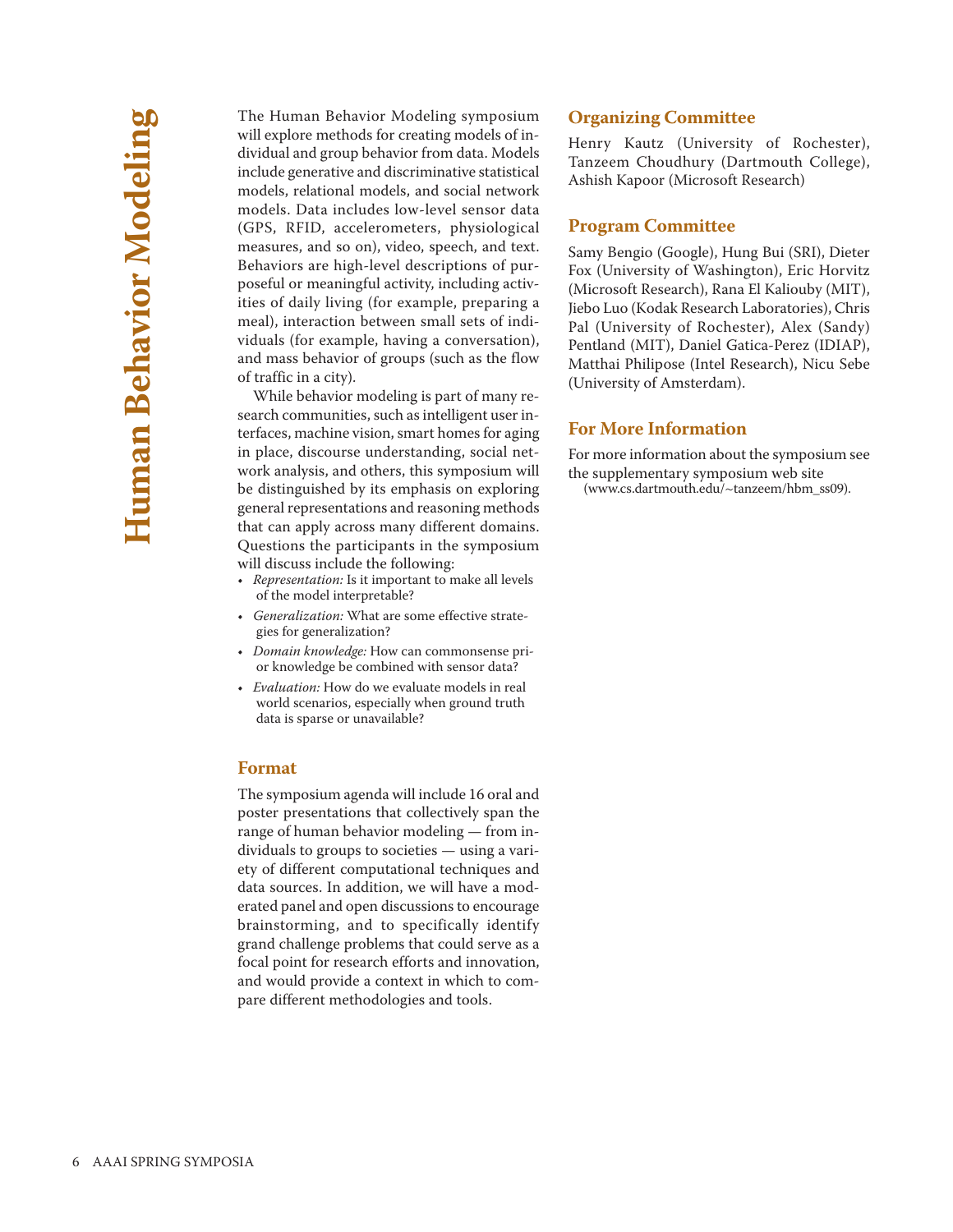The Intelligent Event Processing symposium will be organized around two central topics for the intelligent event processing. First, what progress can be achieved compared to the traditional event processing (and what is the price) and second, what challenges from the industry can be addressed by this progress (and what is the price). The primary goal will be to analyze the gap between the first and second topics to detect current problems and define the priorities for the future research, and strategize how to generate impact in the research and industry communities, including standardization efforts.

The symposium is designed to attract the attention of a wider public, ranging from younger researchers who would like to learn the basics of some EP-related disciplines, to senior management who will learn what new research trends can impact the business in the near future.

The symposium will be structured toward achieving these goals. It will contain two keynotes, given by one prominent researcher and one prominent industry representative, presenting critical overviews of the state of the art in the research and state of affairs in the industry.

The symposium will be divided into several slots, each dedicated to one topic. So far we have selected four general topics: modeling, discovery, reasoning and applications. Each slot will contain three types of presentations: tutorials that introduce the topics, relevant scientific contributions, and breakout sessions that conclude the slot with main findings for the next steps. For each breakout session we will prepare a set of initial issues to be discussed. To enable focused discussions, we will advise presenters of the papers to make explicit statements about the relation and progress toward traditional event processing and the industry or application relevance of their presented work.

The symposium will conclude by defining the guidelines for the next steps, especially for the future work of the Event Processing Technical Society, whose mission is to promote understanding and advancement of event processing technologies, to assist in the development of standards to ensure long-term growth, and to provide a cooperative and inclusive environment for communication and learning.

#### **Organizing Committee**

Nenad Stojanovic, chair, (FZI - Research Center for Information Technologies at the University of Karlsruhe, Germany), Andreas Abecker (FZI, Germany), Opher Etzion (IBM Research Lab, Haifa, Israel), Adrian Paschke (RuleML Inc, Canada).

#### **For More Information**

For more information about the symposium see the supplementary symposium web site (icep-aaai09.fzi.de).

AAAI SPRING SYMPOSIA 7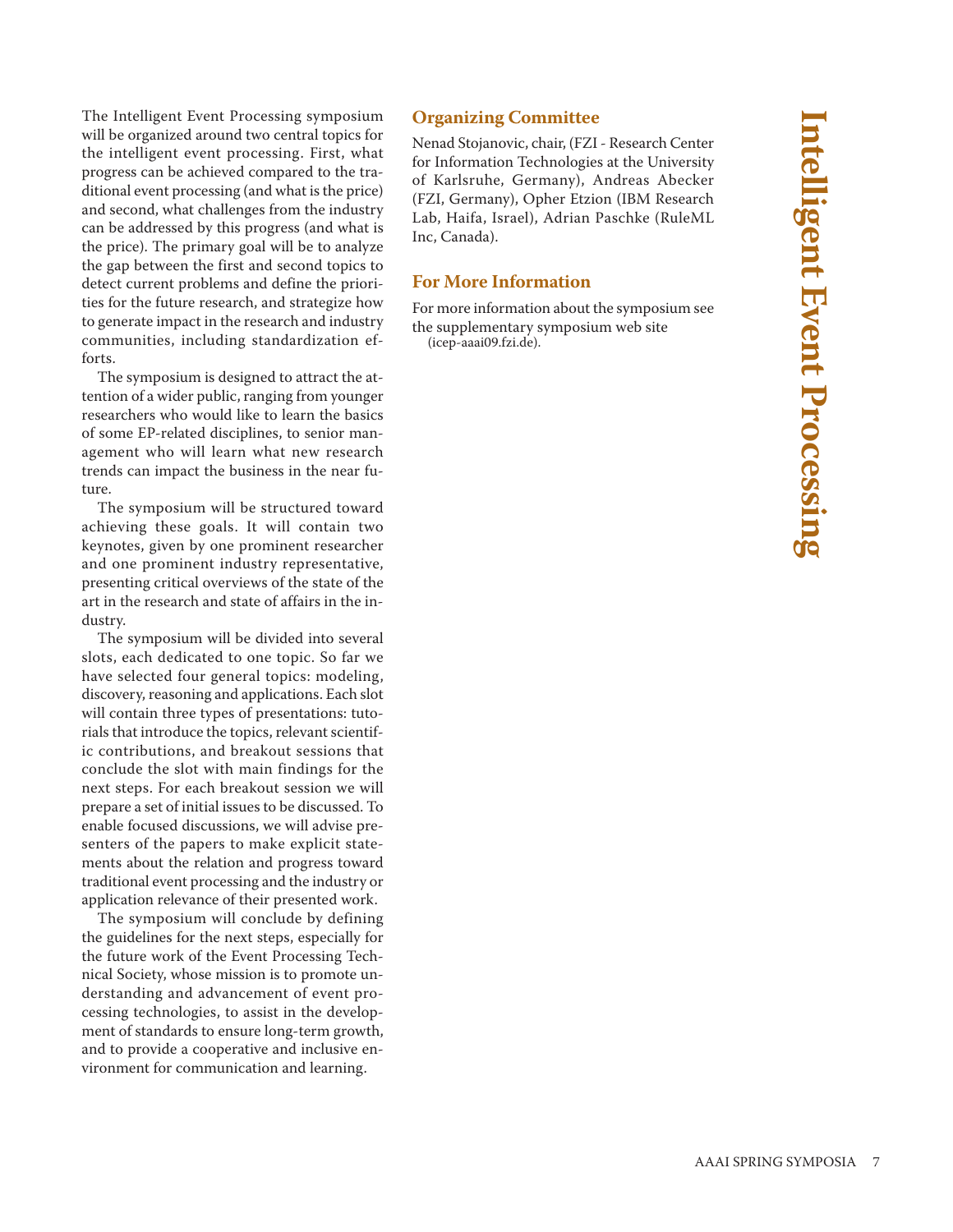The year 2009 marks a decade of research on intelligent narrative technologies. The 2009 AAAI Spring Symposium on Intelligent Narrative Technologies II is the third in a successful series that started in 1999. Like previous symposia, it aims at advancing research in interactive and non-interactive narrative technologies by bringing together relevant research communities to discuss innovations, progress and developing work.

This year, the symposium will focus discussions and presentations on themes and activities relating to narrative understanding, authoring, generation and the technology required to develop suitable tools. The series has always aimed to be a venue for discussions and debates and this symposium will continue in this fine tradition. It will be structured to bolster the exchange of ideas and concepts as well as stimulate in depth discussion. It will feature an exploration of approaches to narrative and content generation through a special improvised comedy games workshop run by Kathryn Farley and extensive poster and demonstration sessions. The symposium will have both theoretical and practical presentations on story generation, interactive storytelling, social agents, and computational models in narrative.

#### **Improvised Comedy Games Workshop**

When pioneering theatre educator Viola Spolin crafted a set of exercises called "theatre games," she was primarily interested in establishing a learning environment dedicated to collaboration, experimentation and play. Some of the games she devised were intended to teach students how to create stories using three basic elements of a scene: who, what and where. The "Improvised Comedy Games Workshop" by Kathryn Farley applies Spolin's theatre exercises to a comedic context. The workshop will provide a foundation in the spontaneous creation of narrative, by drawing on specific games that use comedy as a story-making device. The workshop will present a diverse offering of narrative-building exercises that encourage participants to get out of their heads and into their bodies, to listen and respond, to trust their instincts and make good choices—all skills that are immensely beneficial to the creation of stories in any medium or platform of expression.

#### **Organizing Committee**

Sandy Louchart, cochair (Heriot-Watt University), Manish Mehta, cochair (Georgia Institute of Technology), David L. Roberts, cochair (Georgia Institute of Technology), David Herman (Ohio State University), Marie-Laure Ryan, David Thue (University of Alberta).

#### **For More Information**

For more information about the symposium see the supplementary symposium web site (www.cc.gatech.edu/conferences/aaai-int2).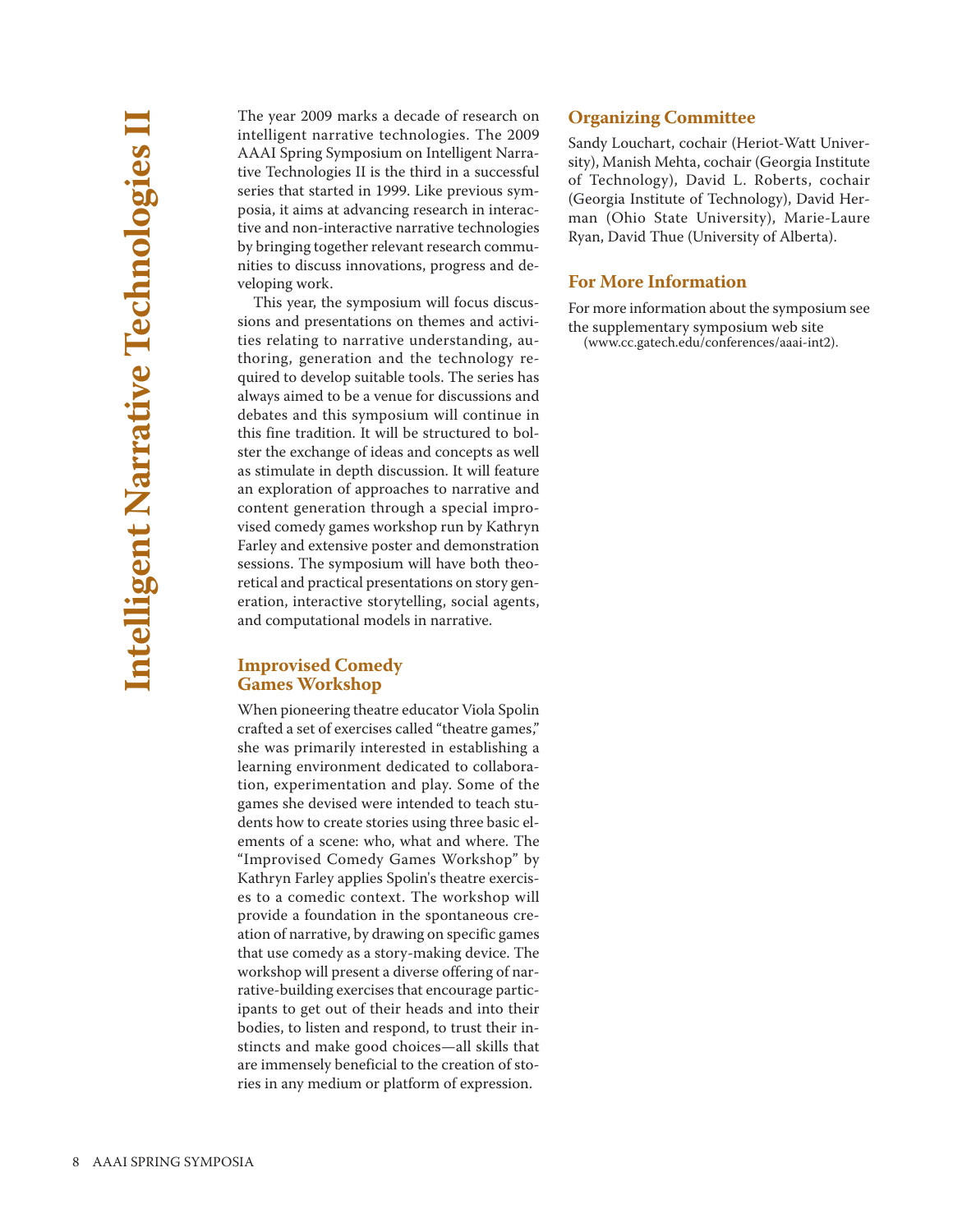The majority of human knowledge is encoded in text, and much of this text is available in machine readable form on the web. But to machines, the knowledge encoded in the texts they read remains inaccessible. Significant progress has been made in such basic areas of language processing as morphological analysis, syntactic parsing, proper name recognition, and logical form extraction. This has already advanced information extraction and filtering capabilities, as a variety of current application systems demonstrate. Still, intelligent machines of today cannot yet claim to be able to generate semantic representations on the scale and of the depth sufficient to support automatic reasoning, a situation often blamed on the knowledge acquisition bottleneck.

The goal of this symposium is to stimulate discussion and open exchange of ideas about two aspects of making texts semantically accessible to, and processable by, machines. The first, learning by reading, relates to automatically extracting machine-understandable (machine-tractable) knowledge from text. The second, learning to read, is related to automating the process of knowledge extraction required to acquire and expand resources (for example, ontologies and lexicons) that facilitate learning by reading. There is a clear symbiotic relationship between these two aspects — expanding knowledge resources enables systems that extract knowledge from text to improve at that task over time and vice versa. Given significant diversity in topics, terminology, and writing styles, learning to read will be crucial to largescale deployment of systems that learn by reading.

Topics of interest include, but are not limited to, the following:

- Extracting ontologies de novo from text
- Expanding ontologies (learning new concepts or properties) by automatic processing of text
- Expanding lexicons (adding new terms or linking lexicons to ontologies) through automatic text processing
- End-to-end self-bootstrapping systems that learn by reading by learning to read
- Special challenges posed by extracting knowledge from text gathered from the web
- Semantic integration and interoperability
- Evaluation metrics for systems that learn by reading or learn to read
- Learning from expository texts (e.g., encyclopedias)
- Targeted (goal-directed) machine reading
- Special challenges posed by learning (either to read or by reading) for long periods of time (called "lifelong learning" in the machine learning community)
- Reasoning with knowledge acquired from text
- Knowledge mining

#### **Organizing Committee**

James Allen (University of Rochester), Peter Clark (Boeing Corporation), Jon Curtis (Cycorp), Graeme Hirst (University of Toronto), Sergei Nirenburg, cochair (University of Maryland, Baltimore County), Tim Oates, cochair (University of Maryland, Baltimore County), Lenhart Schubert (University of Rochester), John F. Sowa (VivoMind Inc.)

#### **For More Information**

For more information about the symposium see the supplementary symposium web site (www.coral-lab.org/~oates/aaai2009ss).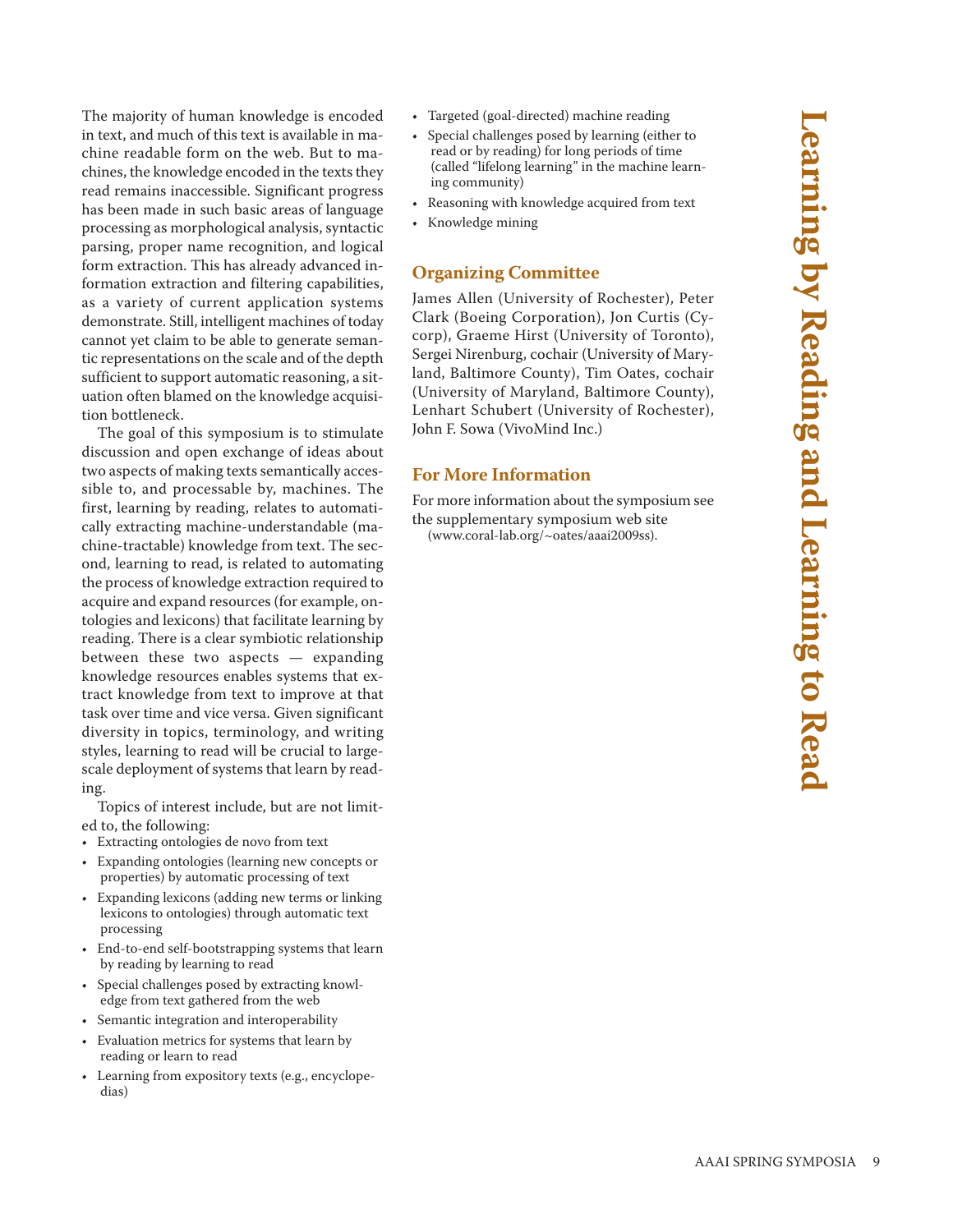The social web and the semantic web complement each other in the way they approach content generation and organization. Social web applications are fairly unsophisticated at preserving the semantics in user-submitted content, typically limiting themselves to user tagging and basic metadata. Because of this, they have only limited ways for consumers to find, customize, filter and reuse data. Semantic web applications, on the other hand, feature sophisticated logic-backed data handling technologies, but lack the kind of scalable authoring and incentive systems found in successful social web applications. As a result, semantic web applications are typically of limited scope and impact. We envision a new generation of applications that combine the strengths of these two approaches: the data flexibility and portability of that is characteristic of the semantic web, and the scalability and authorship advantages of the social web. In this symposium, we are interested in bringing together the semantic web community and the social web community to promote the collaborative development and deployment of semantics in the World Wide Web context.

For this purpose, the symposium will provide several avenues for all participants, including five to six technical sessions that consist of oral presentations of long papers, short papers and statements of interest; a poster session; social semantic web in action demos, (such as semantic wikis); two invited talks from world leaders in this area; two panel discussions; and breakout sessions that are self-organized by participants.

#### **Organizing Committee**

Mark Greaves (Vulcan Inc.), Li Ding (Rensselaer Polytechnic Institute), Jie Bao (Rensselaer Polytechnic Institute), Uldis Bojars (National University of Ireland, Galway).

#### **For More Information**

For further information, see the supplementary symposium web site

(tw.rpi.edu/sss09).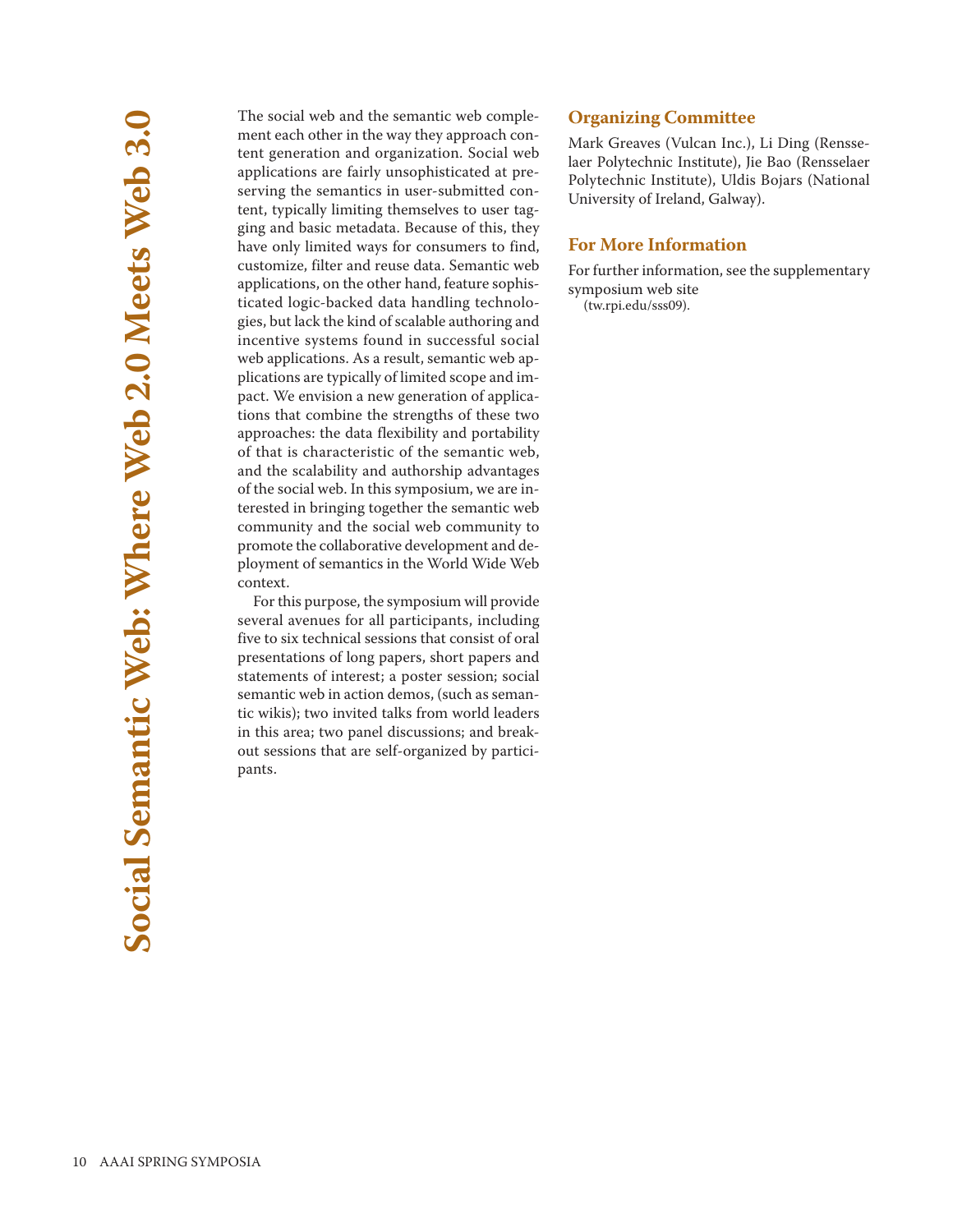Events occur daily that challenge the security, health, and sustainable growth of our planet, and often find the international community unprepared for the catastrophic outcomes. These events involve the interaction of complex processes such as climate change, energy reliability, terrorism, nuclear proliferation, natural and man-made disasters, social or political and economic resiliency. If we are to help the international community to meet the challenges that emerge from these events, we must develop novel methods for predictive analysis that can support a concerted decision-making effort by relevant actors to anticipate and counter strategic surprise.

There is now increased awareness among subject-matter experts, analysts, and decision makers alike that a combined understanding of interacting physical and human factors is essential in addressing strategic surprise proactively. The Technosocial Predictive Analytics Symposium will further this insight by exploring new methods for anticipatory analytical thinking that implement a multi-perspective approach to predictive modeling through the integration of human and physical models, leveraging knowledge from both the social and natural sciences, and utilize disciplines capable of supporting the modeling tasks by enhancing cognitive access, and facilitating the achievement of knowledge inputs.

The symposium will bring together scientists and government agency representatives interested in this emerging field to create a new community of interest. Our program features three keynote speakers: Nigel Gilbert (Professor of Sociology, University of Surrey); Greg Zacharias (Senior Principal Scientist, Charles River Analytics, Inc.); and Jean MacMillan (Chief Scientist, Aptima, Inc.).

There will be both long and short papers sessions, and a poster session. Papers and posters address three areas: technosocial modeling, knowledge inputs and cognitive enhancement.

The technosocial modeling area targets the development, implementation, and evaluation of new multi-perspective methods and algorithms for predictive modeling.

The knowledge inputs area deals with capabilities that support the modeling task through the acquisition, vetting and dissemination of expert knowledge and evidence.

The cognitive enhancement area focuses on

the use of visual analytics and enhanced cognition techniques to empower the user in the modeling task, promote inferential transparency, and support collaborative/competitive decision-making.

The symposium will conclude with two panels in which government agency representatives will discuss current and prospective application domains, and technical and funding challenges for technosocial predictive analytics.

#### **Organizing Committee**

Antonio Sanfilippo, chair (Pacific Northwest National Laboratory), Peter Brooks (Intelligence Advanced Research Projects Agency), Kathleen Carley (Carnegie Mellon University), Claudio Cioffi-Revilla (George Mason University), Nigel Gilbert (University of Surrey), David Sallach (Argonne National Laboratory), Jim Thomas (Pacific Northwest National Laboratory), Steve Unwin (Pacific Northwest National Laboratory).

#### **For More Information**

For more information about the symposium see the supplementary symposium web site

(predictiveanalytics.pnl.gov/aaai\_symposium).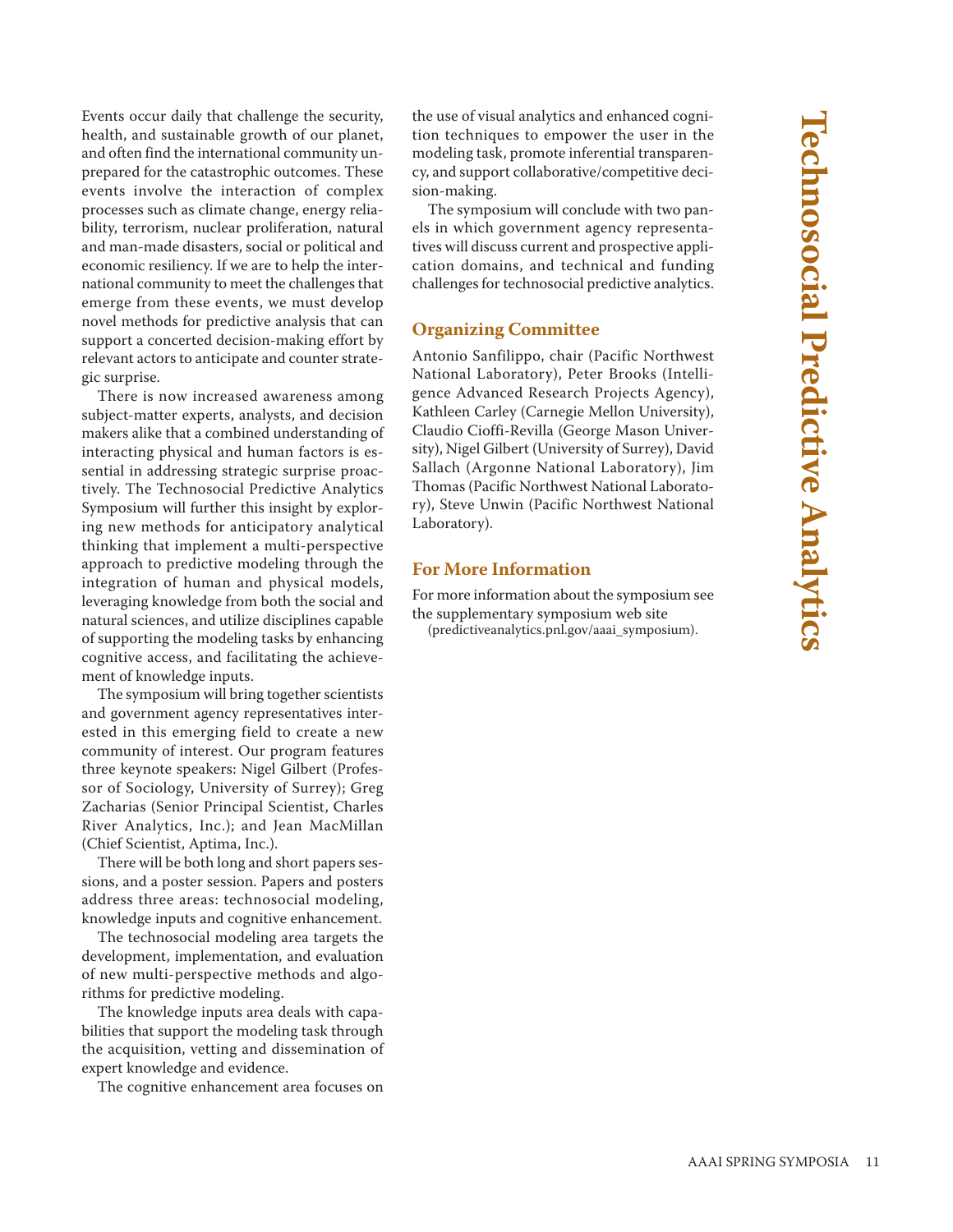ALL ATTENDEES MUST PREREGISTER. Each symposium has a limited attendance, with priority given to invited attendees. All accepted authors, symposium participants, and other invited attendees must register by February 6, 2009. After that period, registration will be opened up to the general membership of AAAI and other interested parties. All registrations must be postmarked by February 27.

Your registration fee covers your attendance at the symposium, a copy of the working notes for your symposium, and the reception.

Checks (drawn on US bank) or international money orders should be made out to AAAI. VISA, MasterCard and American Express are also accepted. Please fill out the attached registration form and mail it with your fee to:

AAAI 2009 Spring Symposium Series 445 Burgess Drive, Suite 100 Menlo Park, CA 94025 USA

If you are paying by credit card, you may email the form to sss09@aaai.org or fax it to 650-321- 4457. Registration forms are also available on AAAI's web page: www.aaai.org/spring.

*Please note:* All refund requests must be in writing and postmarked by March 6, 2009. No refunds will be granted after this date. A \$50.00 processing fee will be levied on all refunds granted.

When you arrive at Stanford, please pick up your complete registration packet at the Spring Symposium Series 2009 registration desk, located on the lower level of the Cummings Art Building in the foyer of Annenberg Auditorium. Registration hours will be:

Monday, March 23 8:00 AM - 5:00 PM

Tuesday, March 24 8:30 AM - 5:00 PM

Wednesday, March 25 8:30 AM - 12:00 PM

Please call AAAI at 650-328-3123 for further information.

#### **Accommodations**

For your convenience, AAAI has reserved a small block of rooms at the hotels listed below. Symposium attendees must contact the hotels directly. Please identify yourself as an AAAI Spring Symposium Series attendee to qualify for the reduced rates. Attendees are encouraged to reserve early because of limited hotel

rooms due to other events in the Palo Alto area at the same time.

#### **Creekside Inn**

3400 El Camino Real Palo Alto, CA 94306 *Telephone:* 650-213-4250 Or 1-800-492-7335 *Fax:* 650-493-6787 *E-mail:* res@creekside-inn.com Please refer to "AAAI Spring Symposium 2009" Marguerite shuttle pick-up: 0.5 mile *Rates:* \$159 (Single/Double) *Reserve before:* February 22, 2009

#### **Sheraton Palo Alto**

625 El Camino Real Palo Alto, CA 94301 *Telephone:* 650-328-2800 or 1- 800-325-3535 *Fax:* 650-327-7362 *E-mail:* SheratonReservation@pahotel.com *Website:* www.starwoodmeeting.com/StarGroupsWeb/res?id=0811201104&key=37860 Marguerite shuttle stop nearby *Rate:* \$189 (Single/Double) *Reserve before:* February 4, 2009

#### **Stanford Terrace Inn**

531 Stanford Ave Palo Alto, CA 94306 *Telephone:* 650-857-0333 or 1-800-729-0332 *E-mail:* reservations@stanfordterraceinn.com *Website*: www.stanfordterraceinn.com Please refer to Group number 1098 or AAAI Spring Symposium Series Stanford Terrace Shuttle available with advance notice. Marguerite shuttle stop nearby. *Rates:* \$149 (Single/Double) *Reserve before:* February 22, 2009

#### **The Cardinal Hotel**

235 Hamilton Ave Palo Alto, CA 94301 *Telephone:* 650-323-5101 *Fax:* 650-325-6086 *Website:* reservations.ihotelier.com/crs/g\_reservation.cfm?groupID=221848&hotelID=3787 *Rates:* \$140 (standard room with private bath) \$75 (European style room) *Reserve before:* February 22, 2009

#### **Other Hotels**

Available only on a first-come, first served basis; all prices are subject to changes without notice. Please also refer to www.stanford.edu/ dept/hds/chs/general/hotel.html for other options.

#### **Hotel California**

2431 Ash Street Palo Alto, CA 94306 *Telephone:* 650-322-7666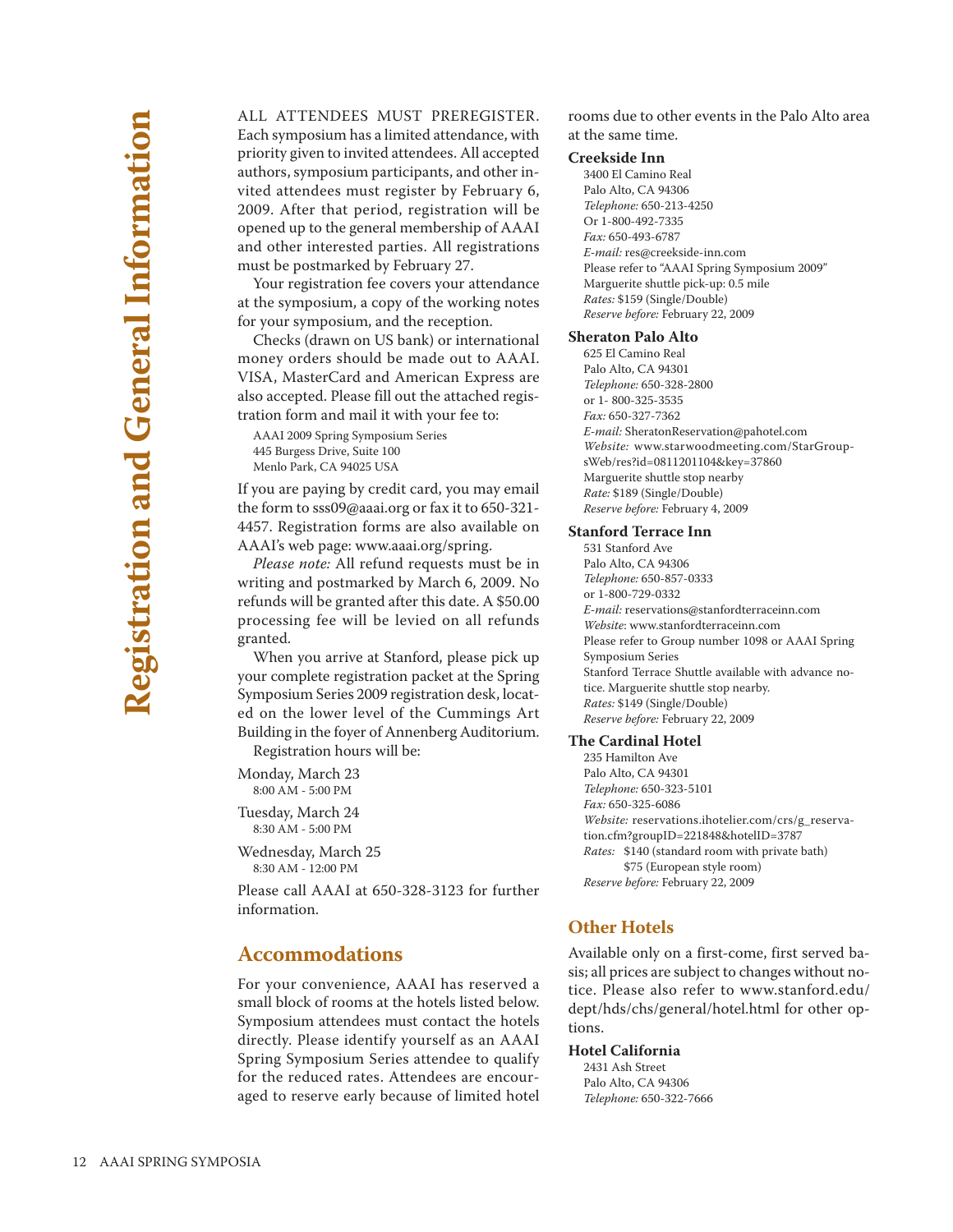*Fax:* 650-321-7358 *Website:* www.hotelcalifornia.com/ Marguerite shuttle stops in front *Rates:* \$97 – \$147 exclusive of 12% tax

#### **Comfort Inn**

3945 El Camino Real Palo Alto, CA 94306 *Telephone:* 650-493-3141 *Fax:* 650-493-6313 *Website:* www.paloaltoci.com *Rates:* \$89.99 – 99.99 exclusive of 12% tax

#### **Disclaimer**

In offering the Creekside Inn, the Sheraton Palo Alto, The Cardinal Hotel, and the Stanford Terrace Inn (hereinafter referred to as "Suppliers") and all other service providers for the AAAI Spring Symposium Series, the Association for the Advancement of Artificial Intelligence acts only in the capacity of agent for the Suppliers, which are the providers of hotel rooms and transportation. Because the Association for the Advancement of Artificial Intelligence has no control over the personnel, equipment or operations of providers of accommodations or other services included as part of the Symposium program, AAAI assumes no responsibility for and will not be liable for any personal delay, inconveniences or other damage suffered by symposium participants which may arise by reason of (1) any wrongful or negligent acts or omissions on the part of any Supplier or its employees, (2) any defect in or failure of any vehicle, equipment or instrumentality owned, operated or otherwise used by any Supplier, or (3) any wrongful or negligent acts or omissions on the part of any other party not under the control, direct or otherwise, of AAAI.

#### **Ground Transportation and Parking**

This information is the best available at time of printing. Fares and routes change frequently. Please check by telephoning the appropriate numbers below for the most up-to-date information.

#### **South Bay Shuttle**

Van service from San Francisco Airport to Palo Alto is \$22 for one person one way. The fare from San Jose Airport to Palo Alto is \$23. Cash, major credit cards, or checks accepted. For reservations call 408-225-4444 or 800-548- 4664.

#### **SuperShuttle**

24 hour van service to and from San Francisco to Palo Alto. The shared ride fare from San Francisco Airport to Palo Alto is \$27 per person one-way plus \$9 per additional passenger. Cash or major credit cards only. For reservations call 415-558-8500 or 800-258-3826 (outside California). Reservations can also be made over the web at www.supershuttle.com

#### **Stanford Shuttle**

The Stanford University Marguerite Shuttle Bus service provides service from several points along El Camino Real, the train station, and other surrounding locations to the Stanford Oval as well as transportation around the Stanford Campus. For route and schedule information, see transportation.stanford.edu/marguerite/MargueriteShuttle.shtml

#### **Train**

CalTrain runs between San Francisco and San Jose station, with stops in Palo Alto, starting at 5:00 AM with the last train leaving San Francisco at 11:59 PM (weekdays). For up-to-date fare information and timetables, please visit www.caltrain.org or call 800-660-4287.

#### **Parking**

Special symposium parking will be available at the Galvez Lot on the Stanford campus from March 23-25, at a cost of \$10.00 for all three days. Please indicate on the symposium registration form if you would like a parking permit. The permit will be mailed to you with your registration receipt, along with a map and directions to the assigned parking areas. Please note that parking permits are valid only in designated areas.

If you park in the SSS-09 designated parking lot, you will need to take the campus shuttle (Marguerite) to the Spring Symposium registration area and sessions. Please allow an extra thirty minutes travel time in your schedule for the shuttle.